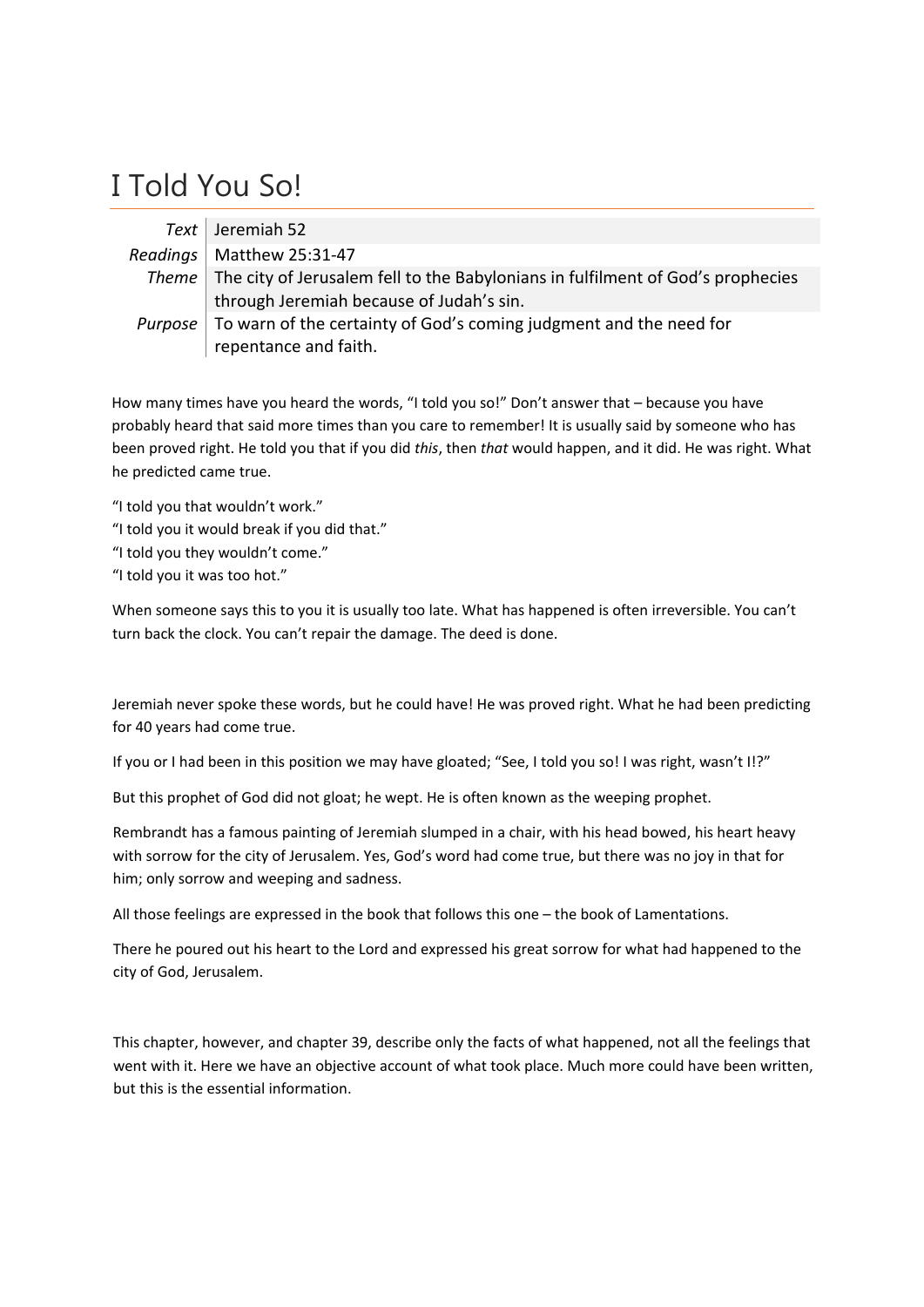**By way of background** we should note that Zedekiah became king in 597 BC at the age of 21. He was the son of Josiah. His uncle was Jehoiachin who only reigned for three months before he surrendered to the Babylonians and was taken off to Babylon.

Zedekiah was made king in his place. But he was a weak and feeble king, easily influenced by what others thought and said, and constantly vacillating between various opinions.

On one occasion he secretly called Jeremiah to the palace to ask him for advice about what to do; "Is there any word from the Lord", he asked (37:17).

And on another occasion he called him to a secret meeting at the third entrance to the temple, again to ask for advice (38:14).

Yet when Jeremiah advised him to surrender to Babylon he refused to do it. He lacked the moral strength and personal courage to do what was right and to obey the Lord. He was caught between his fear of Nebuchadnezzar and Babylon on the one hand and the rulers and officials of Judah on the other.

In the ninth year of his reign he rebelled against Babylon. It was a foolish move and it went against the clear command of the Lord. In response the Babylonian army came to attack Jerusalem, arriving outside the city in January of 588 BC.

The city was in a strong position to defend itself because it was located on a ridge. The ground fell away steeply on three sides making the city difficult to attack and capture.

But the Babylonian army was powerful and determined and after a long siege of 18 months they finally broke through the city wall in July 587 BC.

The officials of Babylon seated themselves in the Middle Gate, symbolising their new authority over the city and fulfilling words that the Lord had spoken to Jeremiah 40 years before (1:5).

A month later Nebuzaradan, the commander of the imperial guard, arrived in Jerusalem and began the systematic and thorough destruction of the city.

All this was the **judgment of God**. This is the main lesson of this chapter.

In verse 3 we get an explanation as to why this took place: "It was because of the **Lord's anger** that all this happened to Jerusalem and Judah, and in the end he thrust them from his presence."

God's anger was not fickle. It's not as though he lost his temper or flew into a fit of rage. Rather he was patient and slow to anger. He had forgiven his people again and again and for hundreds of years had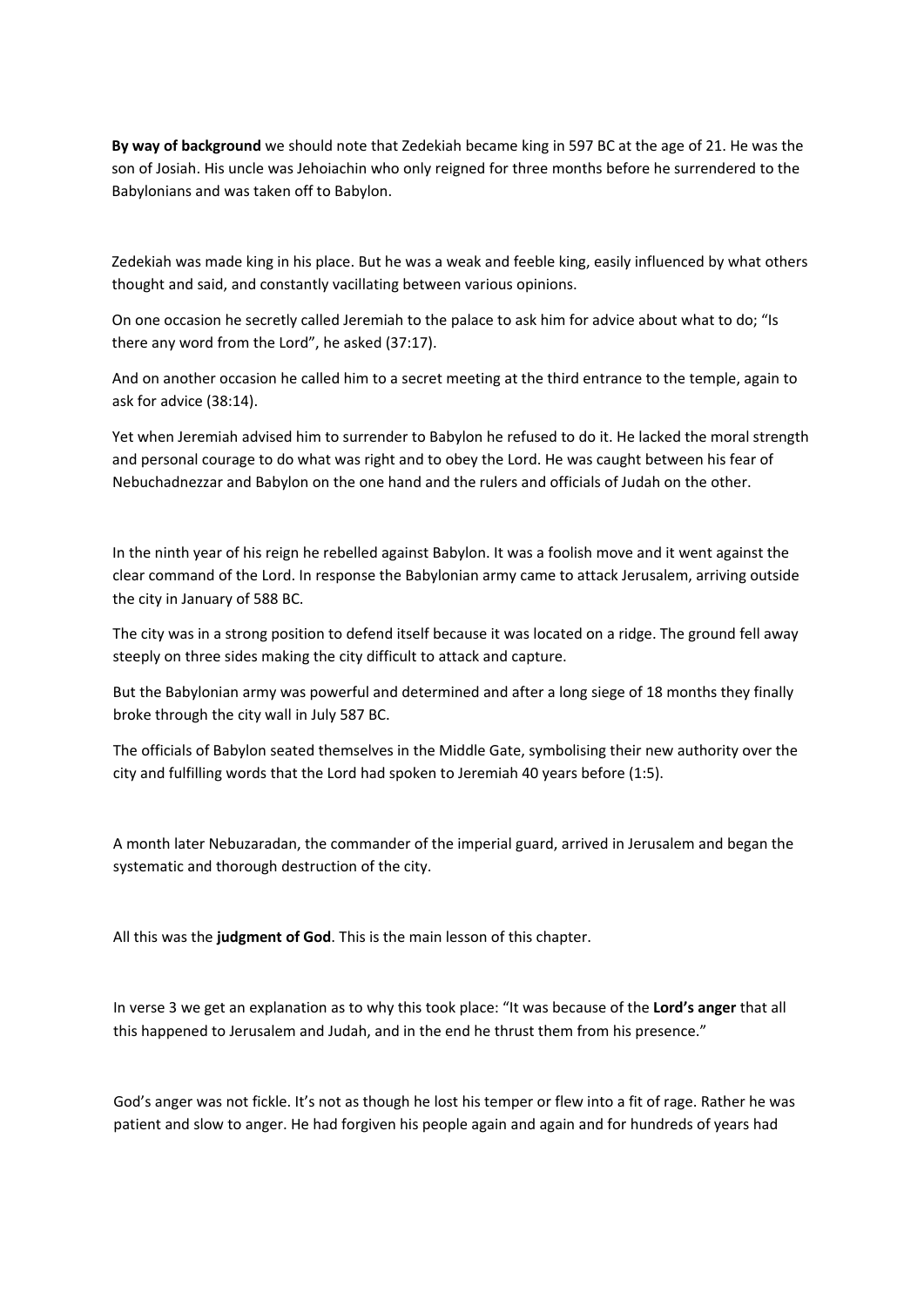called them back to himself. But eventually his patience ran out and he had to do what he said he would do. This judgment was the final outcome of his settled wrath against his people.

He was angry about the sin of Judah. Neither Zedekiah nor the people had listened to the words of the Lord. They paid no attention. They ignored him and went their own way. They did not turn from their sins of idolatry and immorality and of sacrificing to the gods. They turned their backs on the Lord and refused to repent or to walk in his ways. So finally the Lord acted in judgment.

## This also **fulfilled God's word**.

The end of this large book shows that God's word had come true. The dreaded day had arrived. Events had turned out as Jeremiah had predicted. He had been vindicated. He was proved right.

This final chapter does not make a big point of this. This is simply a factual, straight‐forward explanation of what happened. Little else needed to be said because everything had been said in the previous 51 chapters, and now it had all come true, it had happened.

God's judgment is **illustrated in two men**, two individuals, both of whom are intimately caught up in this terrible drama.

## One man is Zedekiah.

When the Babylonian army broke through the city wall he jumped ship with his soldiers and fled through a secret gate in the city wall near the King's Garden. But he was overtaken and captured and brought to King Nebuchadnezzar at Riblah. The King of Babylon made him watch as all the officials of Judah were killed in front of his eyes. Then his own sons were killed before him. Zedekiah was 32 years old when Jerusalem was taken and so his sons were only boys. Then the king of Babylon "put out Zedekiah's eyes, bound him with bronze shackles and took him to Babylon, where he put him in prison till the day of his death." (vs 11). These were Zedekiah's last visual memories. It was a horrible and terrible punishment, which fits with all we know about the Babylonians who were notorious for their cruelty. It was probably an end even worse than anything he had imagined possible.

In contrast we note what happened to Jeremiah: Nebuchadnezzar told his commander to look after him. We don't know the reason for that. Maybe the king had respect for the prophets of God. Maybe it was because of Jeremiah's message of submission to Babylon. Whatever the reason the commander was told; "Take him and look after him; don't harm him but do for him whatever he asks." (verse 12). So Jeremiah was given over to Gedaliah, who had earlier supported him, and he remained among his own people and was allowed to return to his home.

We'll see that after this, events turned against him again, but in the judgment that fell on Jerusalem these two men illustrated the two sides of God's dealings with men.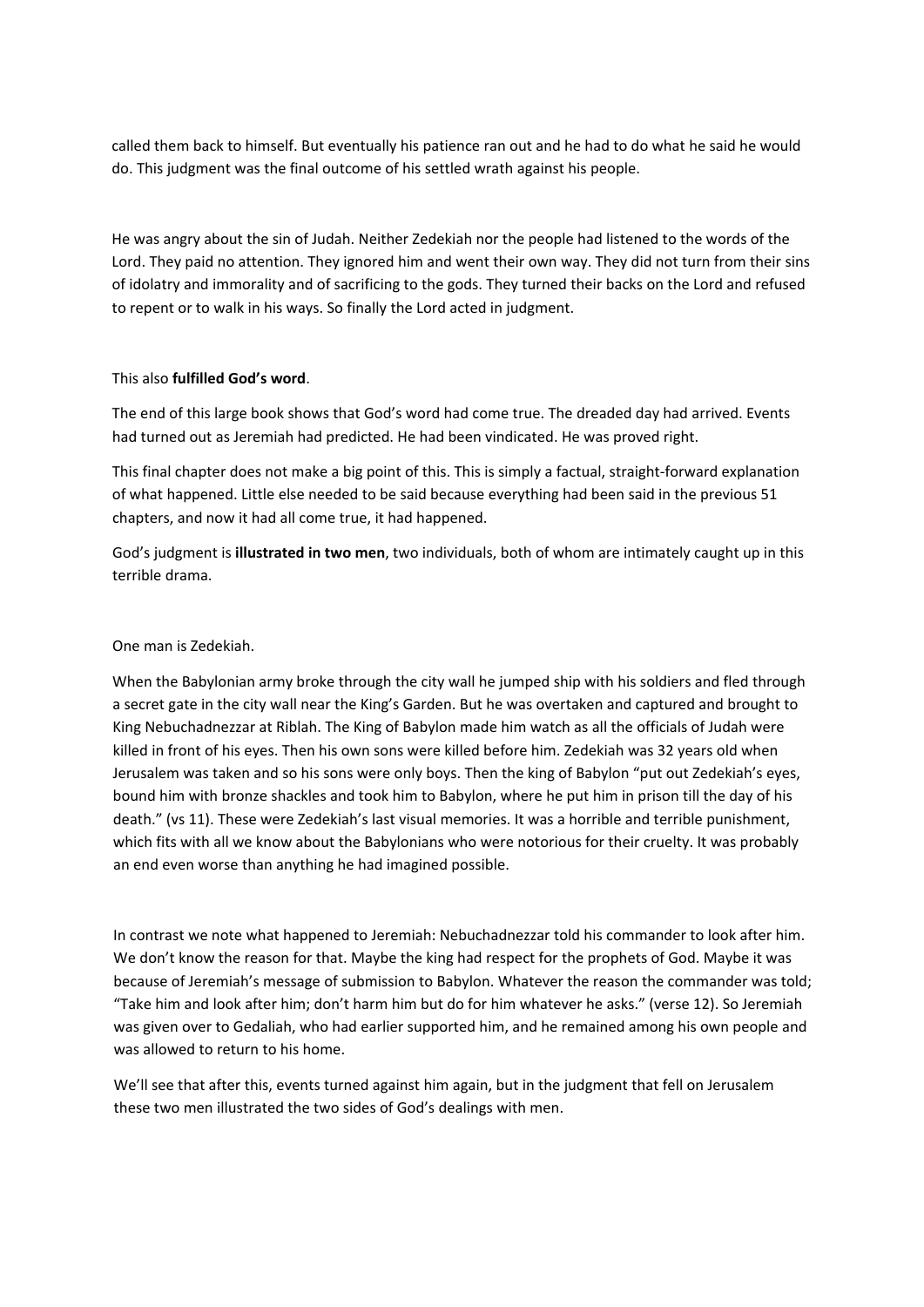That event, and these two men, anticipates what God will do in **the final judgment.**

One day the Lord Jesus Christ will return and he will come as the Judge of all men. That judgment will result in punishment for those who do not believe in Jesus and have not obeyed God's word. That punishment will be worse than people can imagine.

In chapter 53:3 we read; "...in the end he thrust them from his presence." That's what hell will be like – those in hell are forever separated from the love and light of God's presence.

In the Garden of Eden God called out, "Adam, where are you." In hell God won't call out to people anymore; he won't go looking for people. Instead people will call out, in terrible loneliness; "God where are you!?"

C. S. Lewis has said that in the end God will give unbelievers what they want. If, in this life, they don't want to know God and believe in him, then in the end God will say, "Your will be done; have it your way." But these people will spend their time in hell regretting that decision for all eternity.

In contrast, those who have believed in Jesus and obeyed God's commands and loved him from their hearts will be welcomed into the joy of heaven.

"The King will say to those on his right, 'Come you who are blessed by my Father; take your inheritance, the kingdom prepared for you since the creation of the world.'" (Matt 25:34). The joy of heaven will be better than anything we might think of now! It will be more glorious than you can imagine!

"No eye has seen, no ear has heard, no mind has conceived what God has prepared for those who love him." (2 Corinthians 2:9).

"For our light and momentary troubles are achieving for us an eternal weight of glory that far outweighs them all." (2 Corinthians 4:17).

What happens to you in eternity depends on the decisions you make here and now in this life. This is the day of salvation. This is the time to believe in God and to receive Jesus as Lord and to accept his gift of life.

Do this now. Don't wait until the last minute. Don't put it off. The road to hell, they say, is paved with good intentions.

To quote C. S. Lewis again; "The safest road to hell is the gradual one – the gentle slope, soft underfoot, without sudden turnings, without milestones, without signposts."

What road are you on? The broad and easy road that leads to destruction, or the narrow road that leads to life?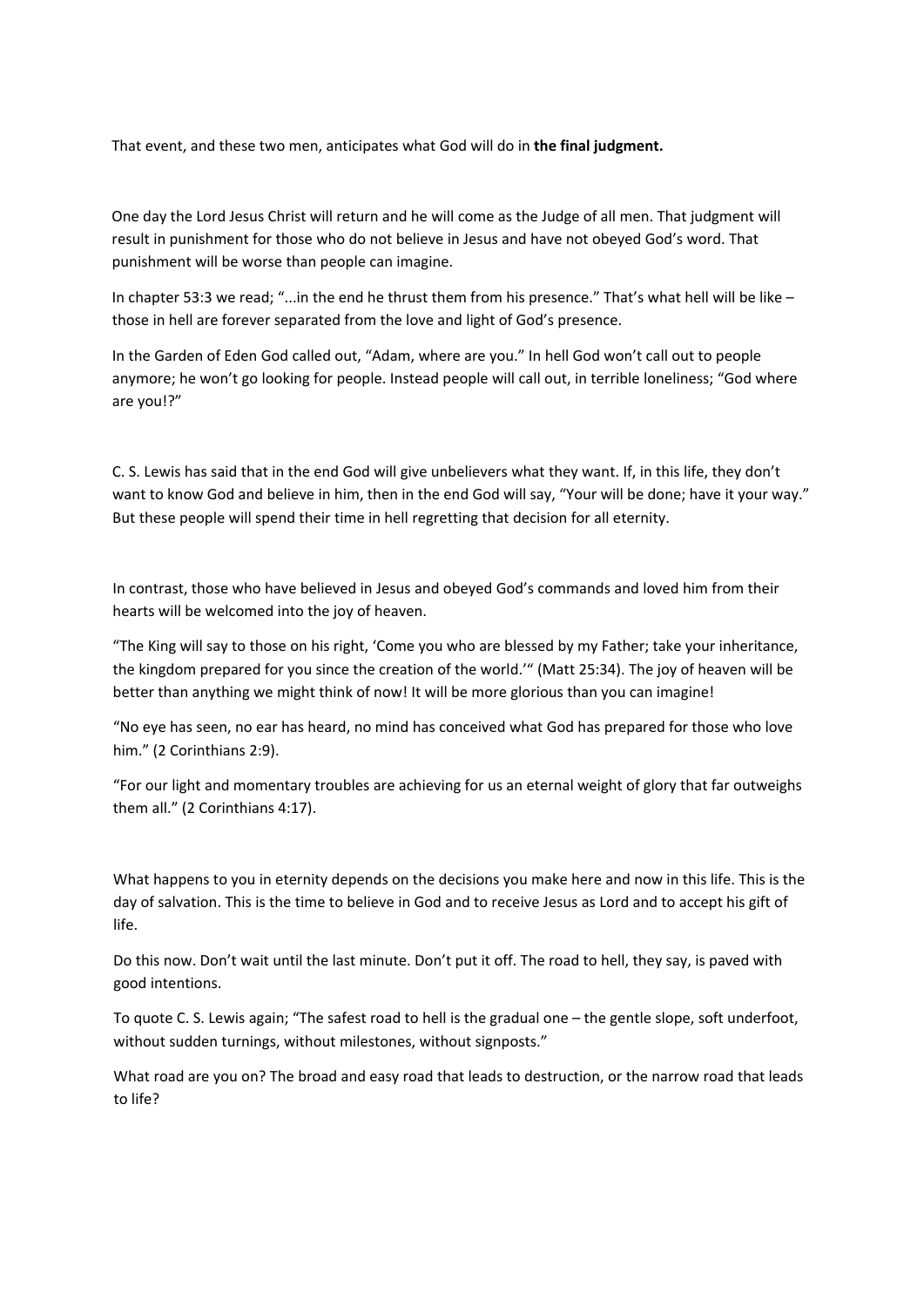But this has another application for those of us who do believe.

Amos wrote about Israel, "You were like a burning stick snatched from the fire" (4:11)

That was true of Jeremiah in the destruction of Jerusalem.

In the New Testament Jude wrote; "Be merciful to those who doubt; snatch others from the fire and save them."

That phrase is a short and striking description of our task as Christians; this is our evangelistic responsibility – we are to snatch people from the fire of God's judgment.

Are you doing that? Are you looking for opportunities to save those around you from the fires of hell?

Whether or not that happens does not depend ultimately on us but on the **MERCY OF GOD**.

This book closes with a terrible judgment; yet, if we look carefully and with the benefit of hindsight, there is also mercy and hope.

Verses 17‐23 give us a long list of all the **articles of the temple** that were taken away. Much of the temple gold had been removed in earlier invasions by both the Assyrians and the Babylonians. Here the Babylonians clean up all that was left – which was a still a great deal. They carried away more bronze than could be weighed!

All this is recorded because it is an inventory of everything that will be brought back when the exiles returned to Jerusalem.

Ezra chapter 1 describes this return from exile 70 years later and informs us that there were 5,400 articles of gold and silver that were returned to the temple. Yes, there was hope!

This is also why we are given a list of the **numbers taken into exile**. These numbers listed in verses 28‐30 may only record the adult males. Other lists are much higher.

All in all the total may have been 15‐20,000. Many of them may have died on the three month march to Babylon. So, overall, the number of exiles was not large. Yet the future of God's promise lay with them. The Lord would bring some of them back with their children. From this small group the Lord will build a new nation. There was hope for the exiles!

And God would also give them **a king**.

This book ends with what happened to King Jehoiachin. He was a grandson of King Josiah and had reigned for only three months. He then surrendered to Babylon and was taken away and imprisoned for 37 years! Imagine that! To be in prison for that long! Then, when Nebuchadnezzar's son became king, he was released from prison and given a position of high honour and a place at the table of the king. This continued till the day of his death.